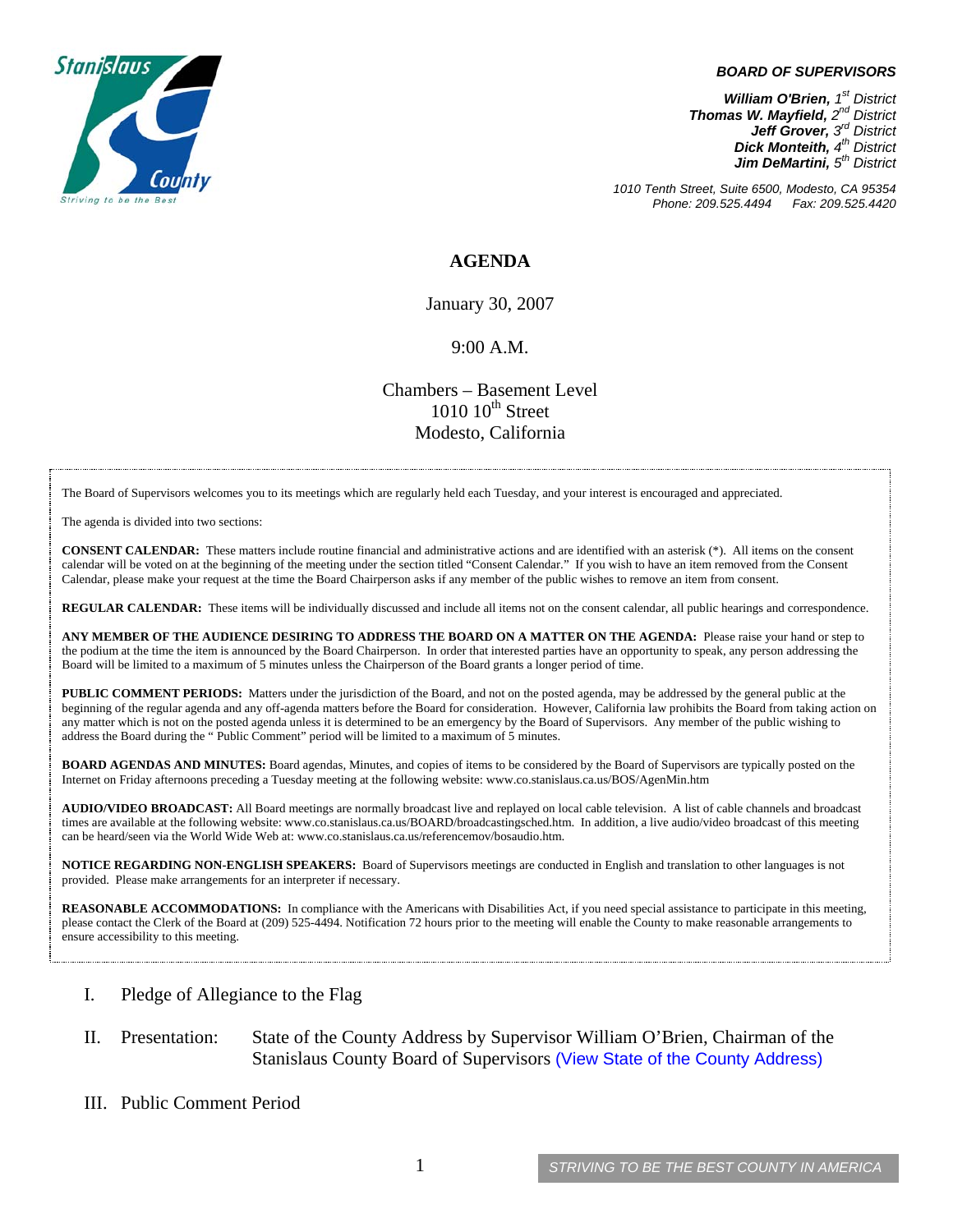# IV. Consent Calendar

- V. Agenda Items
	- A. Miscellaneous
	- \* 1. Approval of the Minutes for January 23, 2007 ([View Item](http://www.co.stanislaus.ca.us/BOS/MINUTES/2007/min01-23-07.pdf))
	- \* 2. Approval of Appointments of:
		- a. Manuel Manriquez to the Stanislaus County Community Health Center Board ([View Item](http://www.co.stanislaus.ca.us/BOS/Agenda/2007/20070130/A02a.pdf))
		- b. Michael Pratt and Rick Fortado to the Stanislaus County Fire Code Board of Appeals ([View Item](http://www.co.stanislaus.ca.us/BOS/Agenda/2007/20070130/A02b.pdf))
		- c. Francis Ratajczak to the Keyes Fire Protection District Board of Directors ([View Item](http://www.co.stanislaus.ca.us/BOS/Agenda/2007/20070130/A02c.pdf))
	- \* 3. Acceptance of the Resignation of Zena Gilbert and Approval of the Appointment of Jose Aldaco to the Stanislaus County Local Task Force on Solid Waste Management ([View Item](http://www.co.stanislaus.ca.us/BOS/Agenda/2007/20070130/A03.pdf))
	- \* 4. Approval of Request from Calvary Temple Nineveh Out Reach for Use of Oregon Park each Saturday, from March 3, 2007 through December 8, 2007 to Provide Groceries and Clothing to the Community and on Saturday, December 8, 2007 to Provide a Christmas Toy Give-Away ([View Item](http://www.co.stanislaus.ca.us/BOS/Agenda/2007/20070130/A04.pdf))
	- \* 5. Approval of the Reappointment of Cleve Morris to the Emergency Medical Services Committee ([View Item](http://www.co.stanislaus.ca.us/BOS/Agenda/2007/20070130/A05.pdf))
	- \* 6. Acceptance of the Resignation of Renita Bassett and Approval of the Appointment of Steve Pometta to the Westside Community Healthcare District Board of Directors ([View Item](http://www.co.stanislaus.ca.us/BOS/Agenda/2007/20070130/A06.pdf))
	- B. Chief Executive Office
	- \* 1. Approval to Accept the Donation of Artistic Services for the Painting of an Art Mural at the Stanislaus County Agricultural Center – Agricultural Commissioner ([View Item](http://www.co.stanislaus.ca.us/BOS/Agenda/2007/20070130/B01.pdf))
	- \* 2. Approval and Acceptance of the Auditor-Controller's Report on Stanislaus County's Revolving Funds as of June 30, 2006 – Auditor-Controller ([View Item](http://www.co.stanislaus.ca.us/BOS/Agenda/2007/20070130/B02.pdf))
	- \* 3. Approval of an Agreement with Moss Beach Homes, Inc., for Crisis Intervention Services for Children and Youth, and Approval of an Amendment with Coelho-Ashman, Inc., dba Nightingale Nurse Services, for Temporary Nursing Services – Behavioral Health and Recovery Services ([View Item](http://www.co.stanislaus.ca.us/BOS/Agenda/2007/20070130/B03.pdf))
	- \* 4. Authorization to Amend the Agreement with Clean Harbors Environmental Services Inc. (Formerly MSE Environmental) for the Removal and Disposal of Hazardous Waste at the Household Hazardous Waste Collection Facility – Environmental Resources ([View Item](http://www.co.stanislaus.ca.us/BOS/Agenda/2007/20070130/B04.pdf))
	- \* 5. Approval to Amend the Agreement with the California Department of Health Services and Accept an Additional Funding Allocation of \$43,000, Increasing the Total Amount of Grant Funds from \$225,000 to \$268,000 for Fiscal Year 2006-2007 Through Fiscal Year 2008-2009 for the Preventive Health Care for the Aging Program (PHCA) ([View Item](http://www.co.stanislaus.ca.us/BOS/Agenda/2007/20070130/B05.pdf))
	- \* 6. Approval to Enter into an Agreement with California Motorcycle Association for Use of the La Grange Off-Highway Vehicle Park Motocross Track on March 3-4, 2007, and March 31-April 1, 2007 – Parks and Recreation ([View Item](http://www.co.stanislaus.ca.us/BOS/Agenda/2007/20070130/B06.pdf))
	- \* 7. Approval for the Sheriff to Accept the Mentally Ill Offender Crime Reduction Grant from the Corrections Standards Authority to Provide Intensive Supervision and Therapeutic Support Services to Mentally Ill Offenders and Increase the Budget and Staffing – Sheriff ([View Item](http://www.co.stanislaus.ca.us/BOS/Agenda/2007/20070130/B07.pdf))
	- \* 8. Approval for the District Attorney's Office to Expend \$153,000 from the Public Facilities Fee Fund for Computer Equipment and a Vehicle – District Attorney ([View Item](http://www.co.stanislaus.ca.us/BOS/Agenda/2007/20070130/B08.pdf))